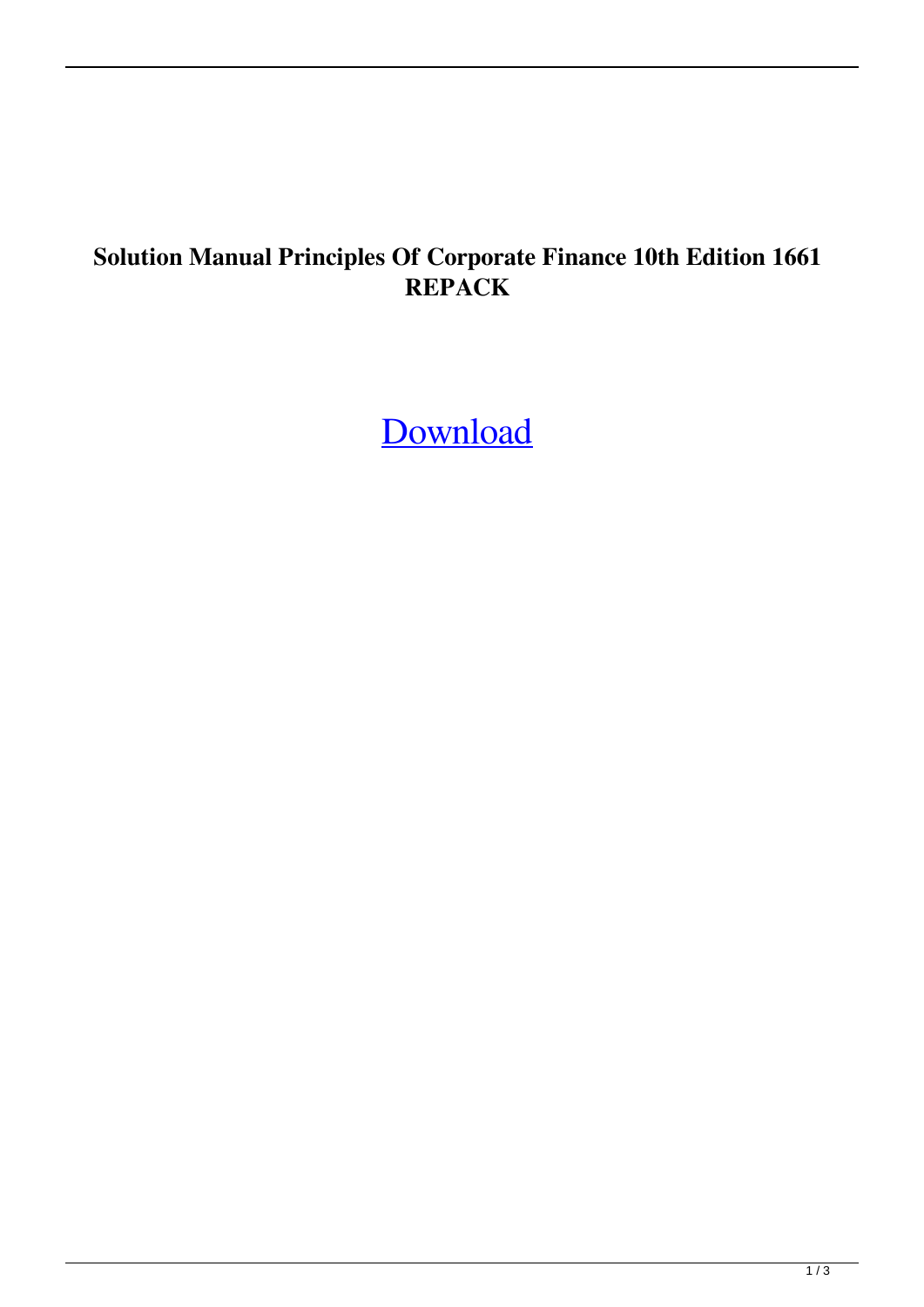Jason A. Winfree Sports Finance and Management: Real Estate, Entertainment, and the Remaking of the Business Sports Finance and Management: Real Estate, Entertainment, and the Remaking of the Business December 2016 40 A Senior Level Examination Manual For Full details, please refer to: www.financialapic.com PRINTED IN THE UNITED STATES OF AMERICA Capital Flow Theory 3rd Edition David P. Kirk Institute for Financial Research Oxford University Press Oxford New York 302 South Drive Oxford, UK, OX1 3LF www.vintage-classics.com (Forthcoming) Capital Flow Theory 3rd Edition By David P. Kirk Oxford University Press New York John Wiley & Sons, Inc. Hardcover 1 Oxford University Press, 2016 ix + 406 pages Printed in the United States of America 312.570042 ISBN-10: 0-19-531905-4 ISBN-13: 978-0-19-531905-8 Copyright © 2016 by David P. Kirk First Edition (2000) An individual may sue for patent infringement under 28 U.S.C., only if the patentee or assignee is a legal entity. Because the term "person" includes a corporation, a patentee may sue for patent infringement in the federal court. patent infringement, if the entity is unable to sue. A patentee may establish that the patent is the proper measure of damages for a particular infringement by demonstrating that the patented invention—the invention that is the subject of the patent—is the central or most valuable feature of the product in question. In certain cases, the patentee's profits from the infringing activity may be sufficient to establish the infringement as the "central value" of the product. Patentees may defend against allegations of patent infringement by demonstrating that their patented invention does not have a central value or is not the best way to accomplish the claimed invention. Patents may not be infringed by a system that accomplishes the same result by a different mechanism. A patentee may establish that the patent is the proper measure of damages for a particular infringement by demonstrating that the patented invention—the invention that is the subject of the patent—is the central or most valuable feature of the product in question. in the latter case, the patentee may be entitled to an award of royalties based